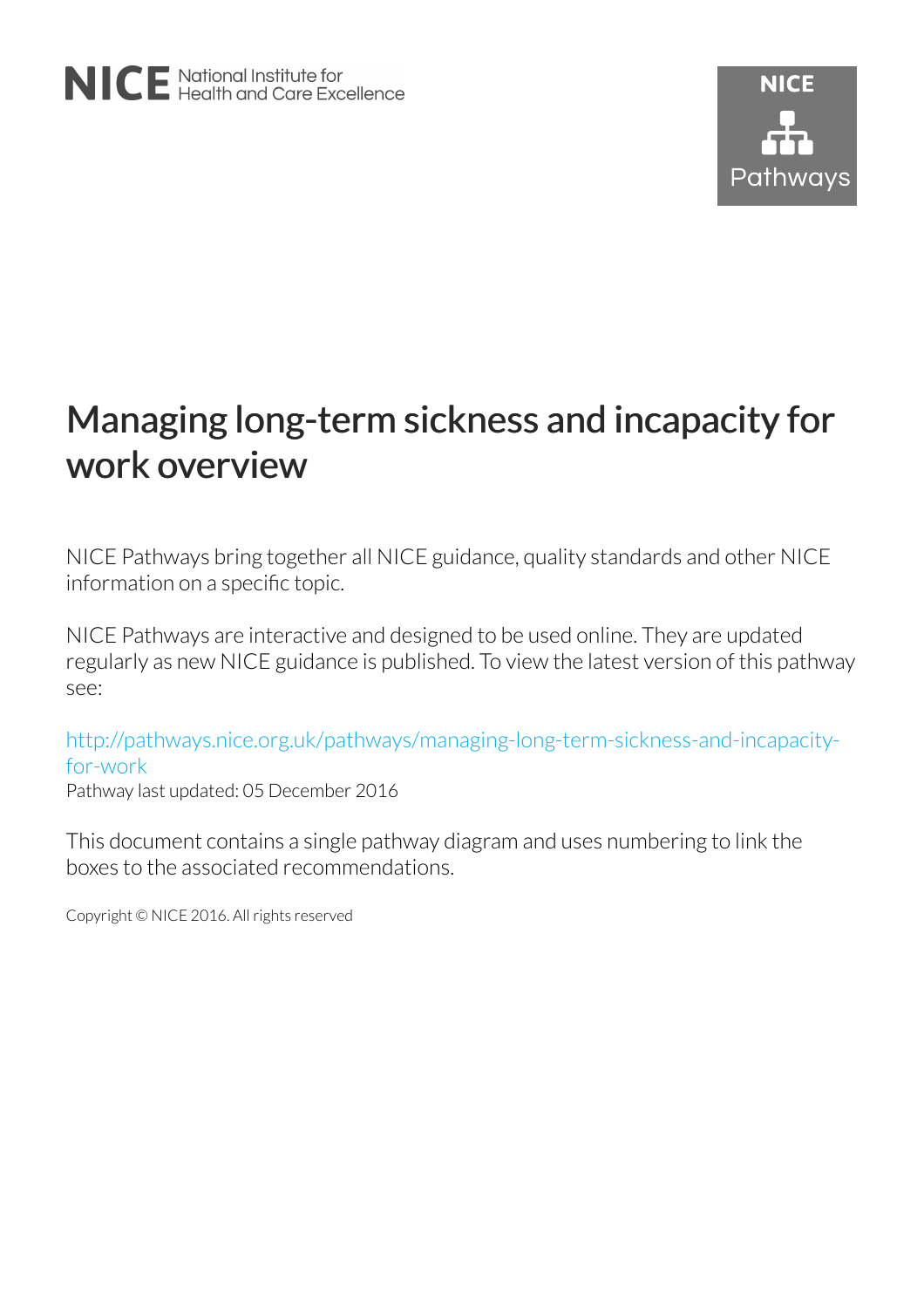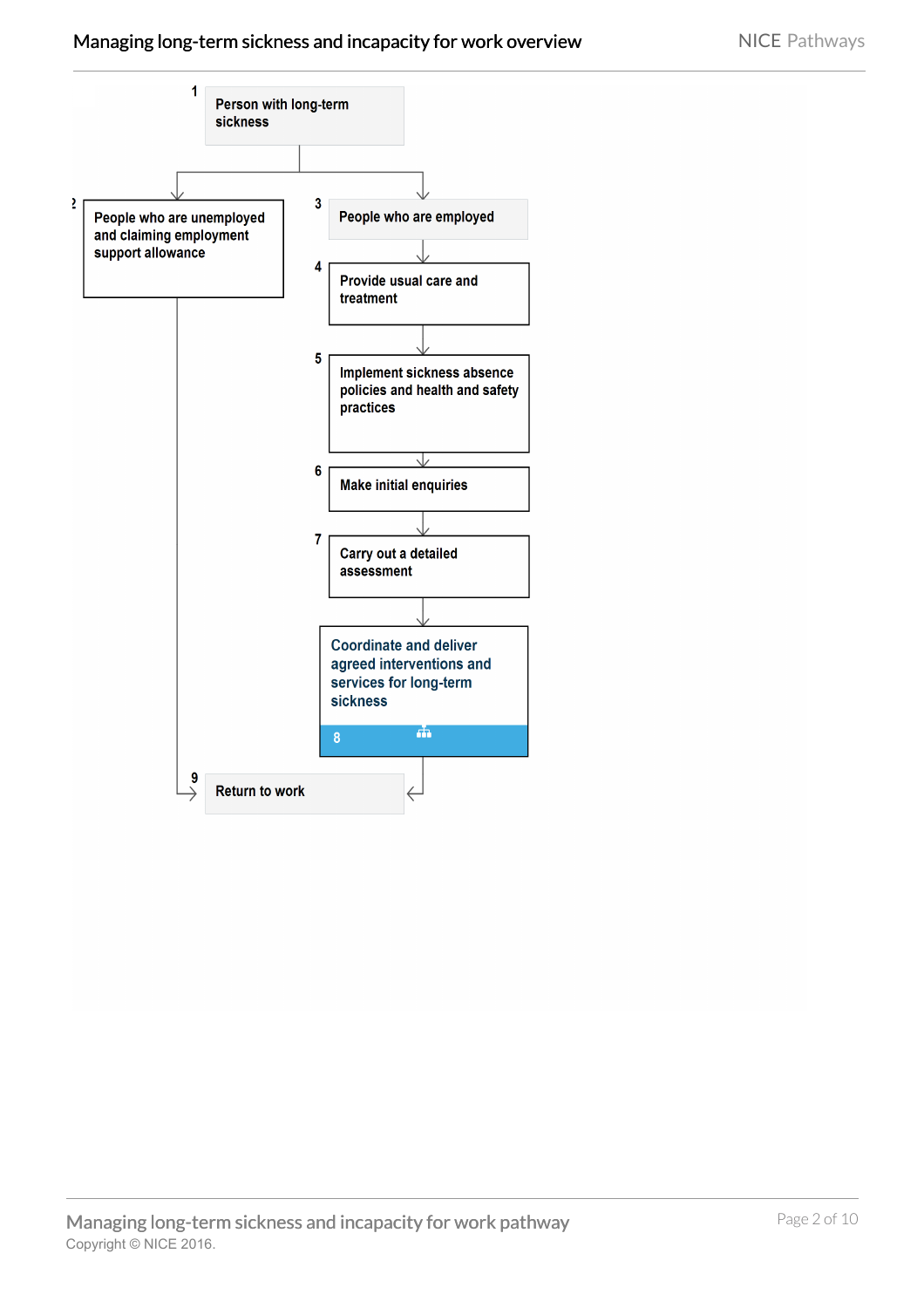# **1 Person with long-term sickness**

No additional information

# **2 People who are unemployed and claiming employment support allowance**

#### **Who should take action?**

- Department for Work and Pensions.
- Other bodies or organisations which may commission services for those who are unemployed and claiming employment support allowance.

#### **What action should they take?**

- Commission an integrated programme to help claimants enter or return to work (paid or unpaid). The programme should include a combination of [interventions](#page-7-0) such as:
	- an interview with a trained adviser to discuss the help they need to return to work
	- vocational training (for example, help producing a curriculum vitae, interview training and help to find a job or a work placement)
	- a [condition management](#page-6-0) component run by local health providers to help people manage their health condition
	- financial measures to motivate them to return to work
	- support before and after returning to work: this may include one or more of the following: mentoring, a job coach, occupational health support or financial advice.
- Evaluate the programme (including any specific components) .

# **3 People who are employed**

No additional information

# **4 Provide usual care and treatment**

This refers to the usual health, social and other interventions used to treat and manage a condition which has caused the sickness absence. For recommendations on treatment see, for example, the NICE's pathways on: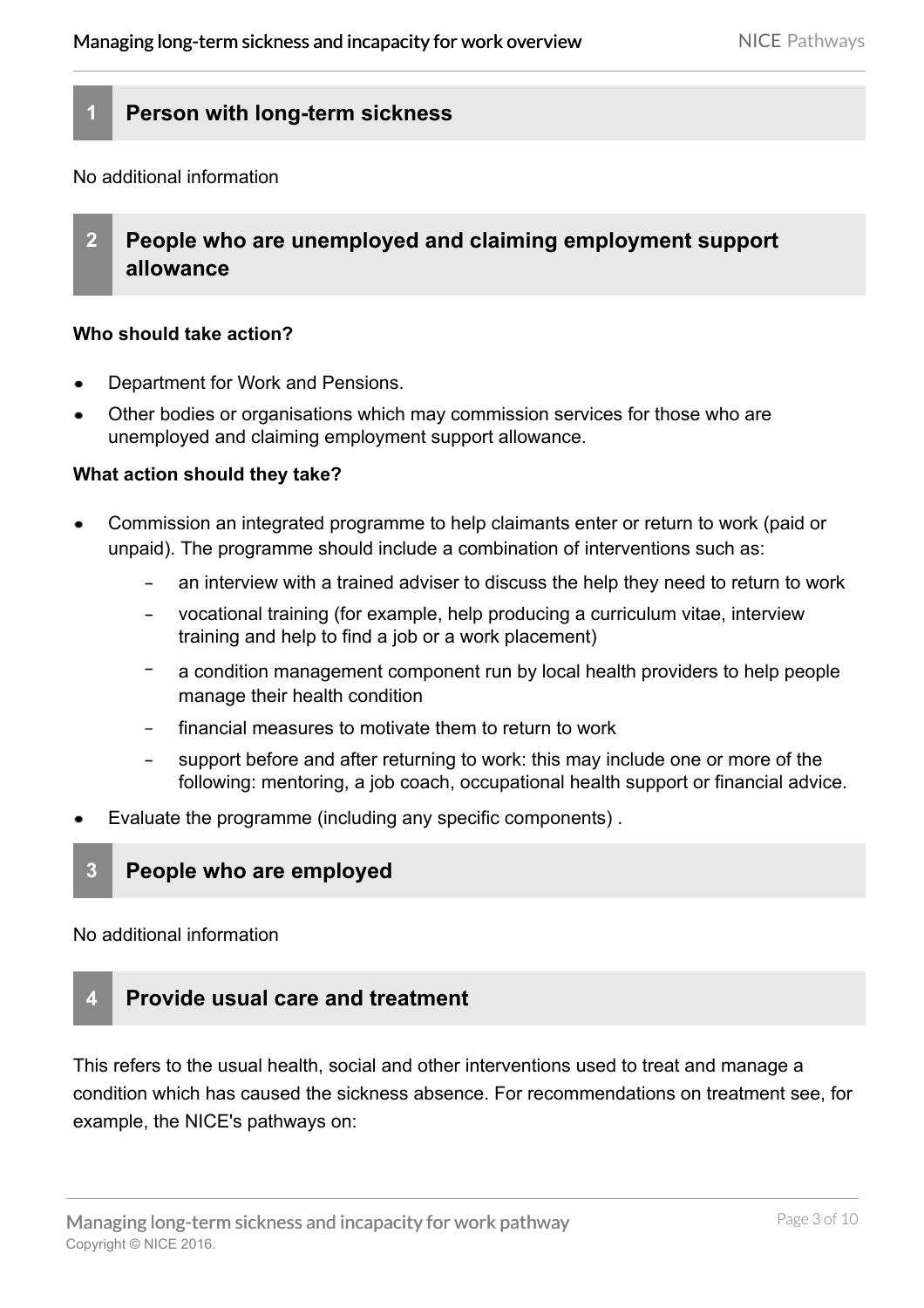- [generalised anxiety disorder](http://pathways.nice.org.uk/pathways/generalised-anxiety-disorder)
- [depression](http://pathways.nice.org.uk/pathways/depression)
- [low back pain and sciatica](http://pathways.nice.org.uk/pathways/low-back-pain-and-sciatica)

Both employers and employees may also wish to refer to:

- [Equality Act 2010](http://www.legislation.gov.uk/ukpga/2010/15/contents)
- [The Health and Safety at Work etc. Act 1974](http://www.hse.gov.uk/legislation/hswa.htm) (HSWA) and its [associated regulations](http://www.legislation.gov.uk/ukpga/1974/37/contents) (HM Government 1974)
- [The Employment Rights Act 1996](http://www.legislation.gov.uk/ukpga/1996/18/contents) (HM Government 1996)
- [Data Protection Act 1998](http://www.legislation.gov.uk/ukpga/1998/29/contents) (HM Government 1998).

# **5 Implement sickness absence policies and health and safety practices**

Organisational sickness absence policies and appropriate health and safety practices should be established and implemented for people who are employed and absent from work.

Assess and record:

- occupation type and main duties
- fitness to undertake duties
- relationship between work, health and sickness
- any relevant advice or workplace support
- the need for sickness absence.

See the NICE pathway on [workplace health: policy and management practices.](http://pathways.nice.org.uk/pathways/workplace-health-policy-and-management-practices)

# **6 Make initial enquiries**

[Employers](#page-6-1) should:

- Identify someone who is suitably trained and impartial to undertake initial enquiries with the relevant employees. As an example, they could be a line manager, an occupational health physician or nurse or a human resource specialist.
- Within 12 weeks (ideally between 2 and 6 weeks) of a person starting sickness absence (or following recurring episodes of short- or long-term sickness absence) ensure that initial enquiries are undertaken in conjunction with the employee. The aim is to:
	- determine the reason for the sickness and their prognosis for returning to work (that is, how likely it is that they will return to work) and if they have any perceived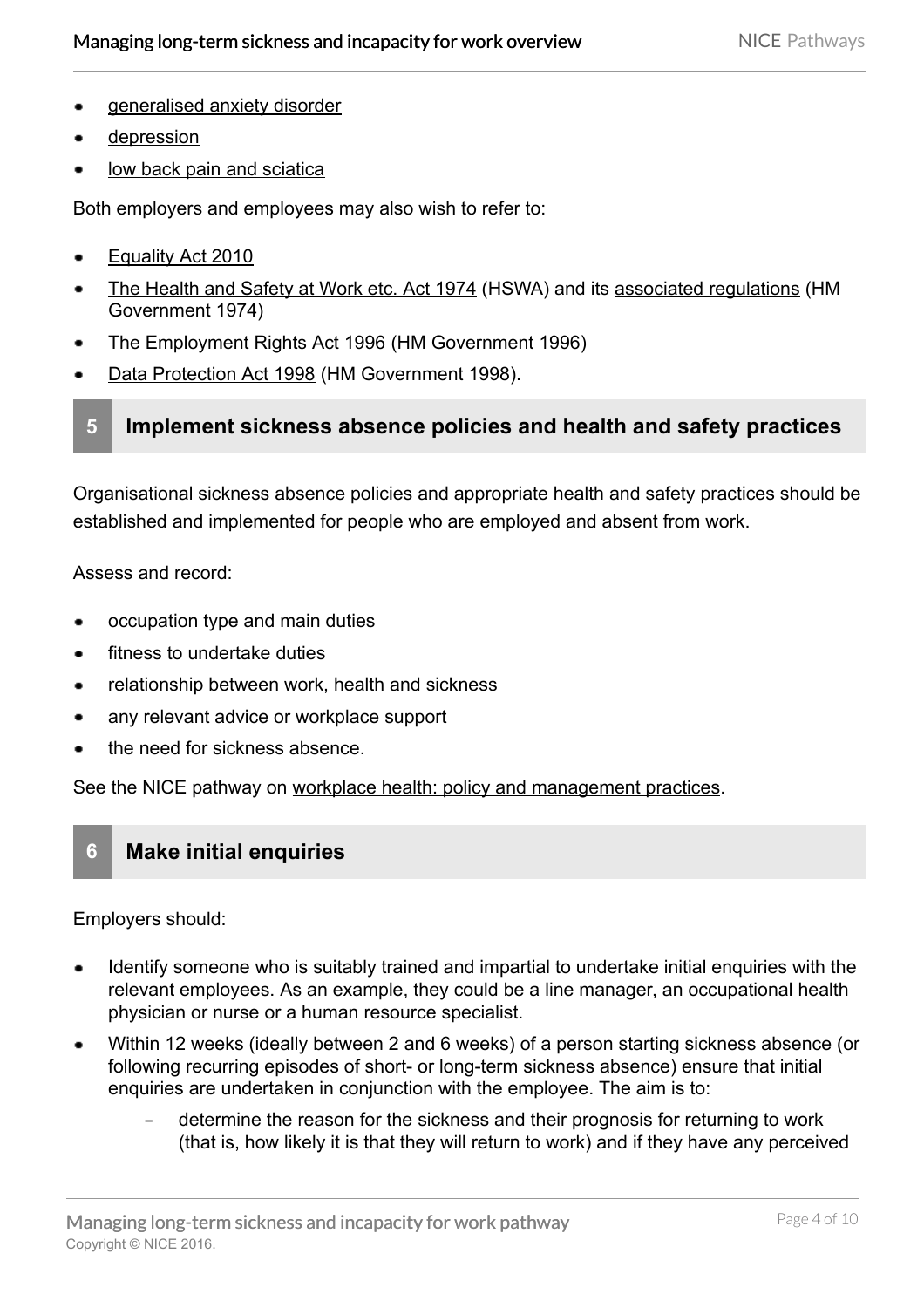(or actual) barriers to returning to work (including the need for workplace adiustments)

- decide on the options for returning to work and jointly agree what, if any, action is required to prepare for this.
- If action is required, consider identifying:
	- whether or not a detailed assessment is needed to determine what [interventions](#page-7-0) and services are required and to develop a return-to-work plan (see carry out a detailed assessment in this path).
	- whether or not a case worker/s is needed to coordinate a detailed assessment, deliver any proposed interventions or produce a return-to-work plan.
	- If necessary, appoint a case worker/s (see carry out a detailed assessment in this path).

# **7 Carry out a detailed assessment**

[Employers](#page-6-1) or case workers (if appointed) should:

- If indicated by the initial enquiries, arrange for a more detailed assessment to be undertaken. The assessment could be coordinated by a suitably trained case worker/s. The case worker does not necessarily need a clinical or occupational health background but should have the skills and training to act as an impartial intermediary. (Note: it may not be an appropriate role for the person's line manager).
- Arrange for the relevant specialist/s to undertake the assessment (or different components of it) in conjunction with the employee. It could include one or more of the following:
	- Referral via an occupational health adviser (or encouragement to self-refer) to a GP with occupational health experience or another appropriate health specialist (such as a physiotherapist). The aim is to diagnose and treat the employee and determine any need for further tests or sick leave.
	- Use of a screening tool to determine the prognosis for returning to work.  $-$
	- A combined interview and work assessment by one or more appropriate specialists (such as a physician, nurse or another professional specialising in occupational health, health and safety, [rehabilitation](#page-8-0) or ergonomics). This assessment should also involve the line manager.
	- A return-to-work plan.
- If a combined interview and work assessment is needed it should evaluate the person's:
	- health, social and employment situation, any barriers to returning to work (for example, work relationships) and their perceived confidence and ability to overcome these barriers
	- current or previous rehabilitation experiences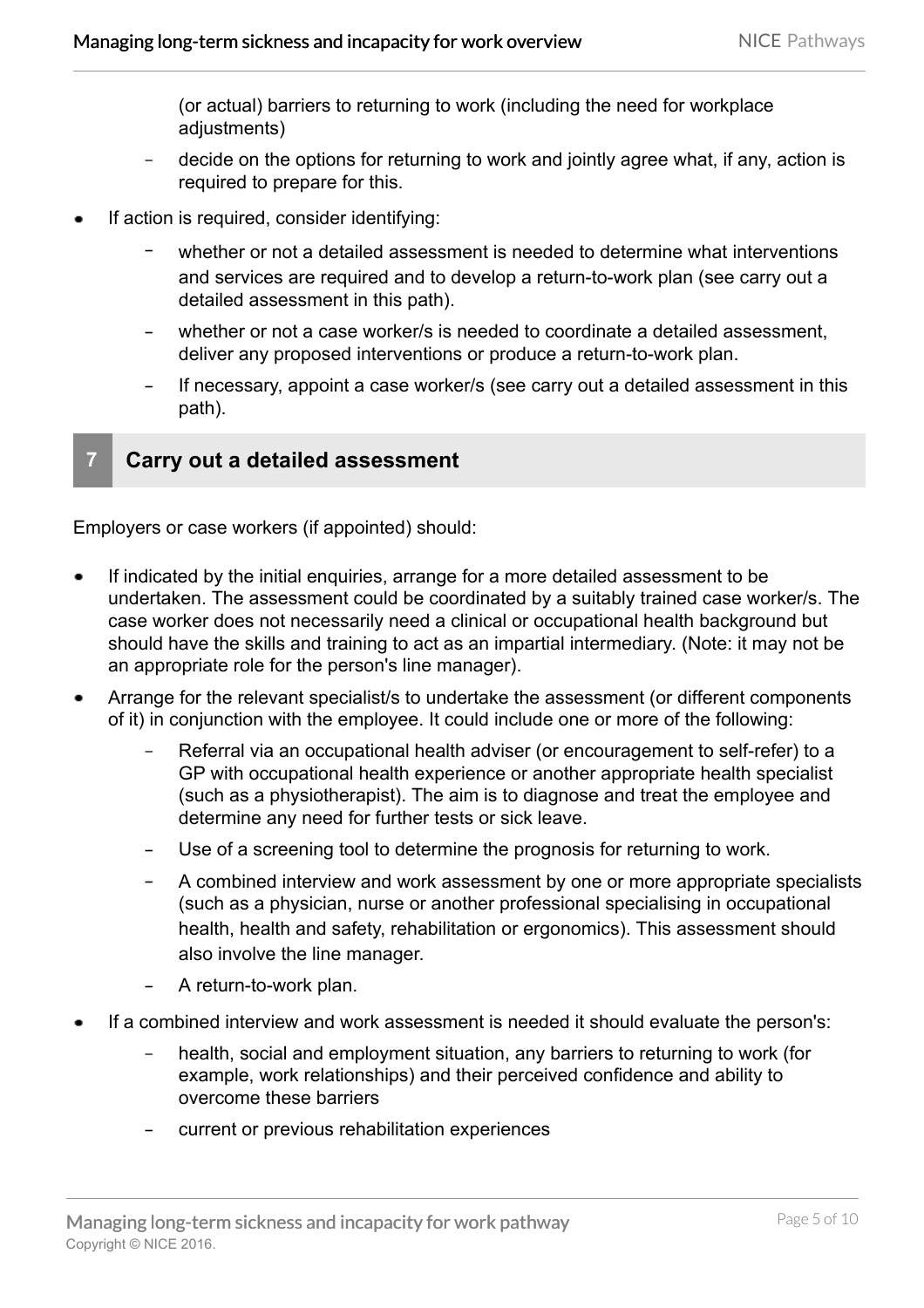- functional capacity to perform the tasks they carry out at work (dealing with issues such as mobility, strength and fitness)
- any workplace or work equipment modifications that are needed in line with the  $-$ [Equality Act 2010](http://www.legislation.gov.uk/ukpga/2010/15/contents) (including ergonomic modifications).
- If a return-to-work plan is needed it should determine the level, type and frequency of [interventions](#page-7-0) and services needed, including any psychological support (see [coordinate and](http://pathways.nice.org.uk/pathways/managing-long-term-sickness-and-incapacity-for-work/coordinate-and-deliver-agreed-interventions-and-services-for-long-term-sickness) [deliver agreed interventions and services for long-term sickness](http://pathways.nice.org.uk/pathways/managing-long-term-sickness-and-incapacity-for-work/coordinate-and-deliver-agreed-interventions-and-services-for-long-term-sickness) path in this pathway). A return-to-work plan could also identify if any of the following is required:
	- a gradual return to the original job using staged increases in hours and days worked (for example, starting with shorter hours and/or less days and gradually increasing them)
	- a return to partial duties of the original job or temporary/permanent redeployment to another job.
- Ensure those assessing which psychological support or interventions to offer are trained in psychological assessment techniques.
- **8 Coordinate and deliver agreed interventions and services for longterm sickness**

[See Managing long-term sickness and incapacity for work / Coordinate and deliver agreed](http://pathways.nice.org.uk/pathways/managing-long-term-sickness-and-incapacity-for-work/coordinate-and-deliver-agreed-interventions-and-services-for-long-term-sickness) interventions and services for long-term sickness

**9 Return to work**

No additional information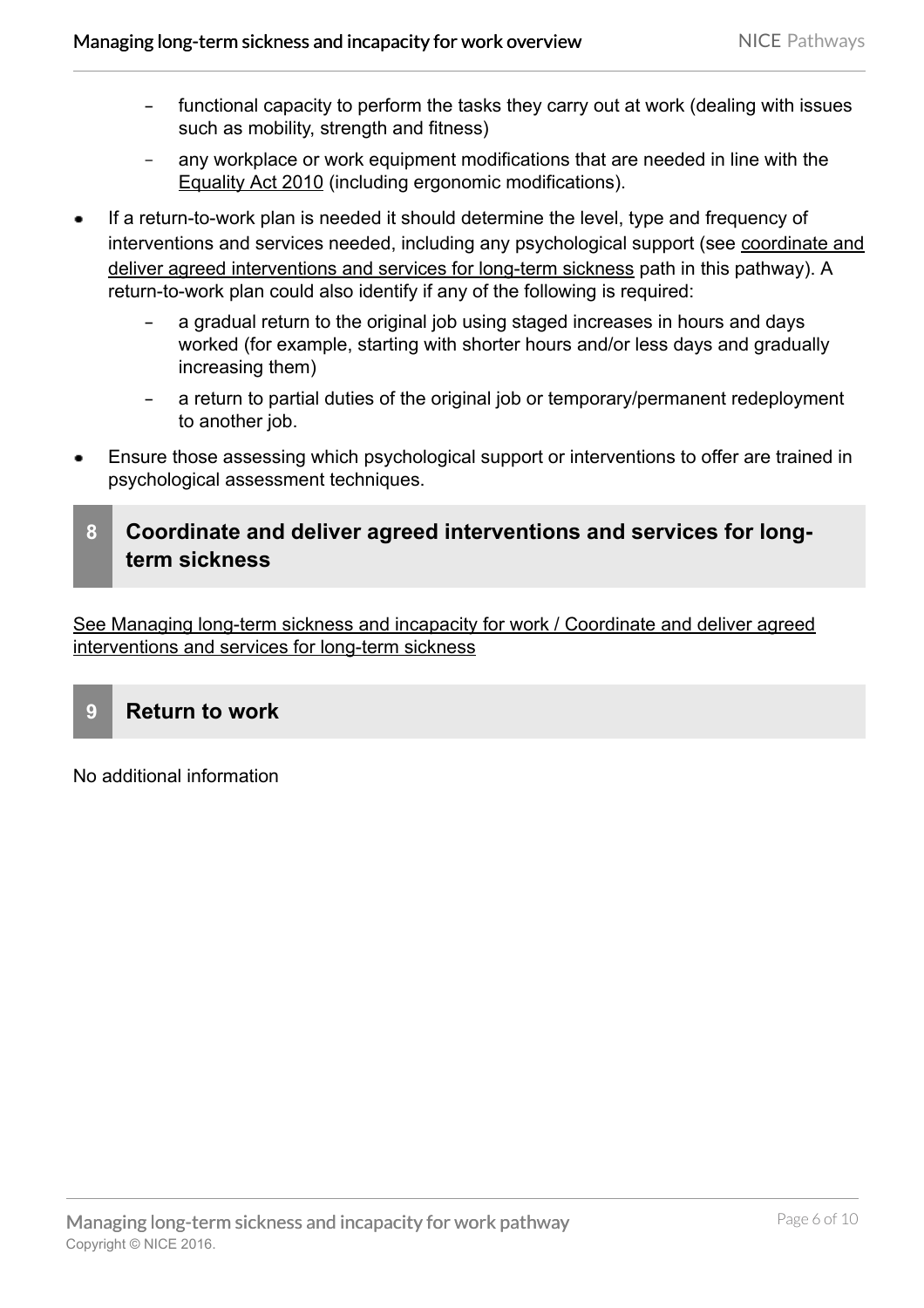# **Glossary**

# **Behavioural-graded activity**

a behavioural intervention that aims to increase a person's activity levels gradually. Typically, people with back problems attend 15 1-hour sessions covering activities that are relevant to them. A further 3 sessions are dedicated to back education and lifting instructions delivered by an occupational therapist

### **Cognitive behavioural therapy**

cognitive behavioural therapy (CBT) is a psychological treatment where people work with a therapist to look at how their problems, thoughts, feelings and behaviour fit together. CBT can help people to challenge negative thoughts and change any behaviour that causes problems. It may be delivered in one-to-one or group sessions

#### **Condition management**

<span id="page-6-0"></span>non-treatment programmes designed to help people better manage their health condition with a view to returning to work

#### **Counselling**

the overall aim of counselling is to provide an opportunity for the client to work towards a more satisfying and resourceful life. Counselling involves a relationship between a trained counsellor and an individual. The objectives will vary according to the client's needs. They may include addressing and resolving specific problems, making decisions, coping with crisis, developing personal insight and knowledge, working through feelings of inner conflict or improving relationships. A distinction needs to be made between counselling and counselling skills. Many health service and other professionals routinely and appropriately use counselling and basic human relationship skills as part of their work. This is distinct, however, from more formal counselling which involves a clearly defined professional relationship

# **Employers**

<span id="page-6-1"></span>this may be devolved to line managers, human resource professionals or occupational health specialists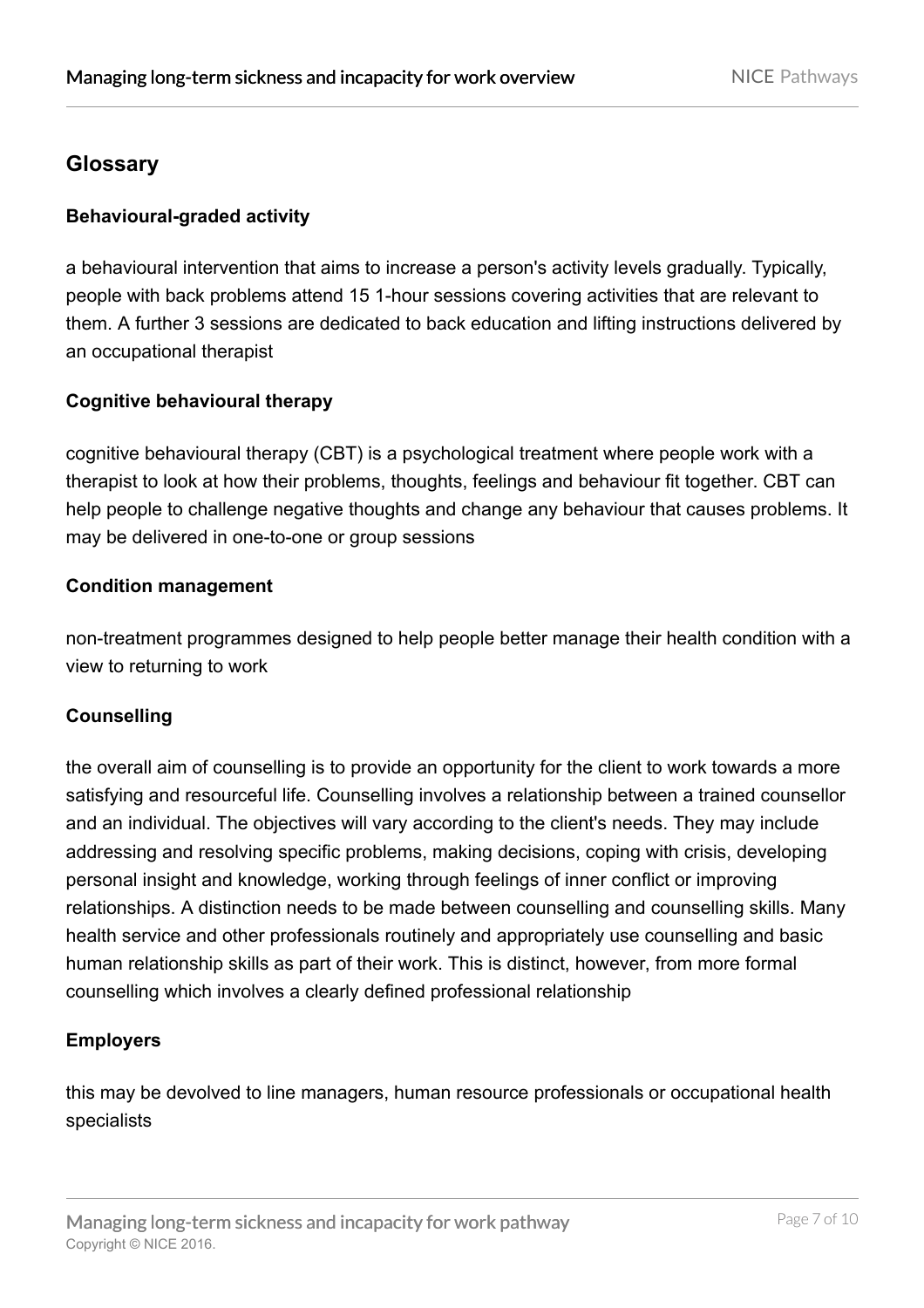# **Employment and support allowance (ESA)**

employment and support allowance (ESA) is a two-tier system of benefits. All claimants who are out of work due to ill health or a disability are entitled to the ESA basic benefit (paid at the same rates as unemployment benefit – job seeker's allowance). Those judged (via a medically administered 'work capability' test) unable to work, or with limited capacity to work due to the severity of their physical or mental condition, receive a higher support allowance, with no conditionality. Those who are deemed 'sick but able to work' only receive additional employment support if they participate in employability initiatives such as Pathways to Work

#### **Intervention**

<span id="page-7-0"></span>this generic term is used in this pathway to describe an intervention, programme, strategy or policy. It involves a single action (or set of actions) to alter the outcome of a situation. For example, in the case of long-term sickness absence from work, it could involve implementing an organisation's sickness absence policy to help someone to return to work

### **Jobcentre Plus**

jobcentre Plus is a government agency that helps people of working age move from welfare benefits into work and helps employers to fill their vacancies. Jobcentre Plus is part of the Department for Work and Pensions. It plays a major role in supporting the Department's aim to 'promote opportunity and independence for all through modern, customer-focused services'

#### **Multimodal programmes**

programmes to manage back pain with input from different professionals. It covers relaxation training, exercises to reduce cervical and lumbar lordosis (curvature of the spine) and psychological support to reduce anxiety. It also includes eye fixation exercises and manual treatment of the cervical spine, using techniques such as massage and mobilisation

# **Progressive goal attainment programmes**

standardised psychosocial rehabilitation programmes that aim for a gradual increase in daily, goal-directed activity by overcoming any psychological obstacles to such activity. The main components are education and reassurance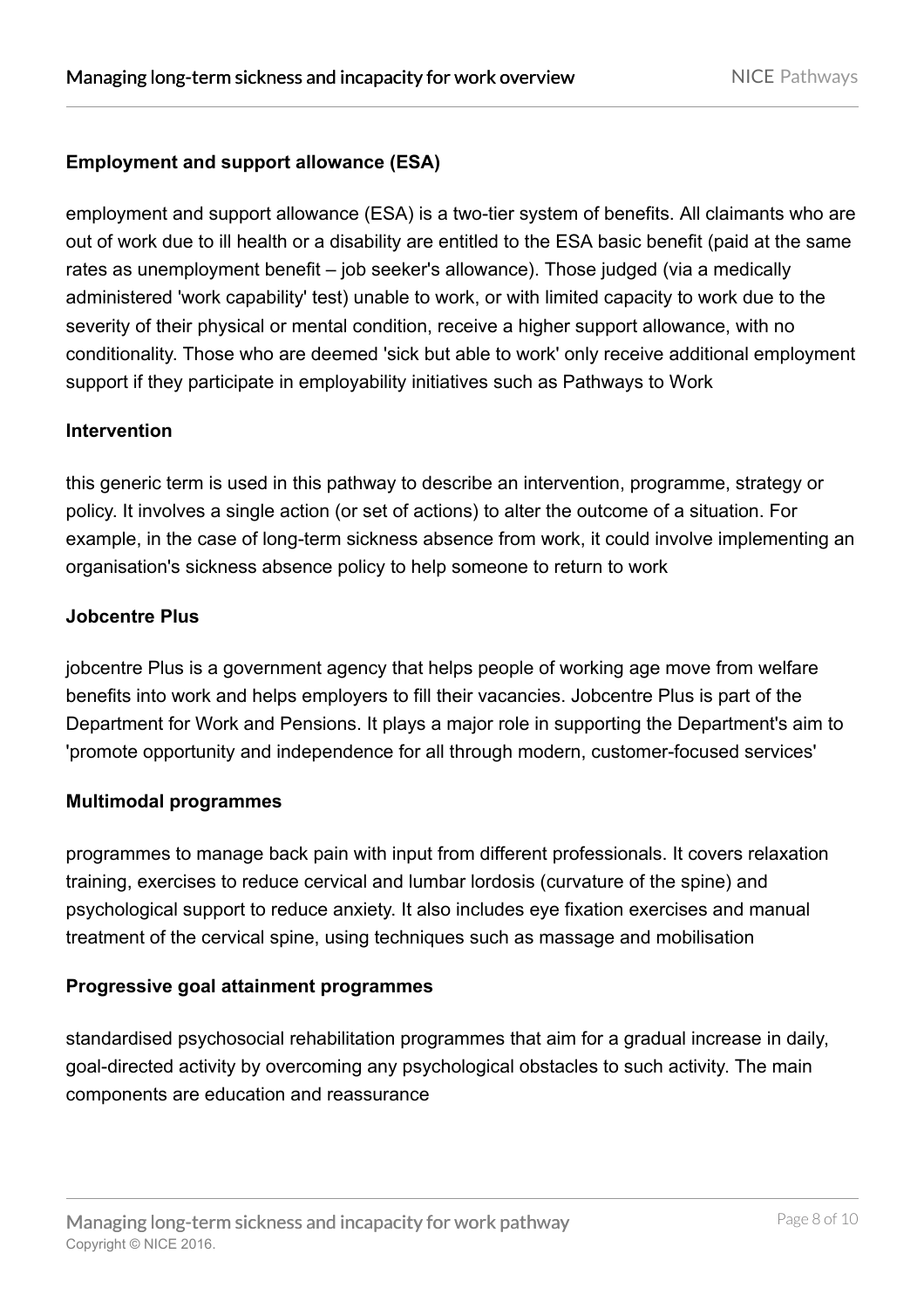### **Rehabilitation**

<span id="page-8-0"></span>the action of restoring someone to a previous condition, status or some degree of normal life

#### **Vocational rehabilitation**

this involves helping those who are ill, injured or who have a disability to access, maintain or return to employment or another useful occupation. It may involve liaison between occupational health, management, human resources and other in-house or external facilitators. It may result in transitional working arrangements, training, social support and modifications to the usual tasks

# **Sources**

[Workplace health: long-term sickness absence and incapacity to work](http://www.nice.org.uk/guidance/PH19) (2009) NICE guideline PH19

# **Your responsibility**

The guidance in this pathway represents the view of NICE, which was arrived at after careful consideration of the evidence available. Those working in the NHS, local authorities, the wider public, voluntary and community sectors and the private sector should take it into account when carrying out their professional, managerial or voluntary duties. Implementation of this guidance is the responsibility of local commissioners and/or providers. Commissioners and providers are reminded that it is their responsibility to implement the guidance, in their local context, in light of their duties to avoid unlawful discrimination and to have regard to promoting equality of opportunity. Nothing in this guidance should be interpreted in a way which would be inconsistent with compliance with those duties.

# **Copyright**

Copyright © National Institute for Health and Care Excellence 2016. All rights reserved. NICE copyright material can be downloaded for private research and study, and may be reproduced for educational and not-for-profit purposes. No reproduction by or for commercial organisations, or for commercial purposes, is allowed without the written permission of NICE.